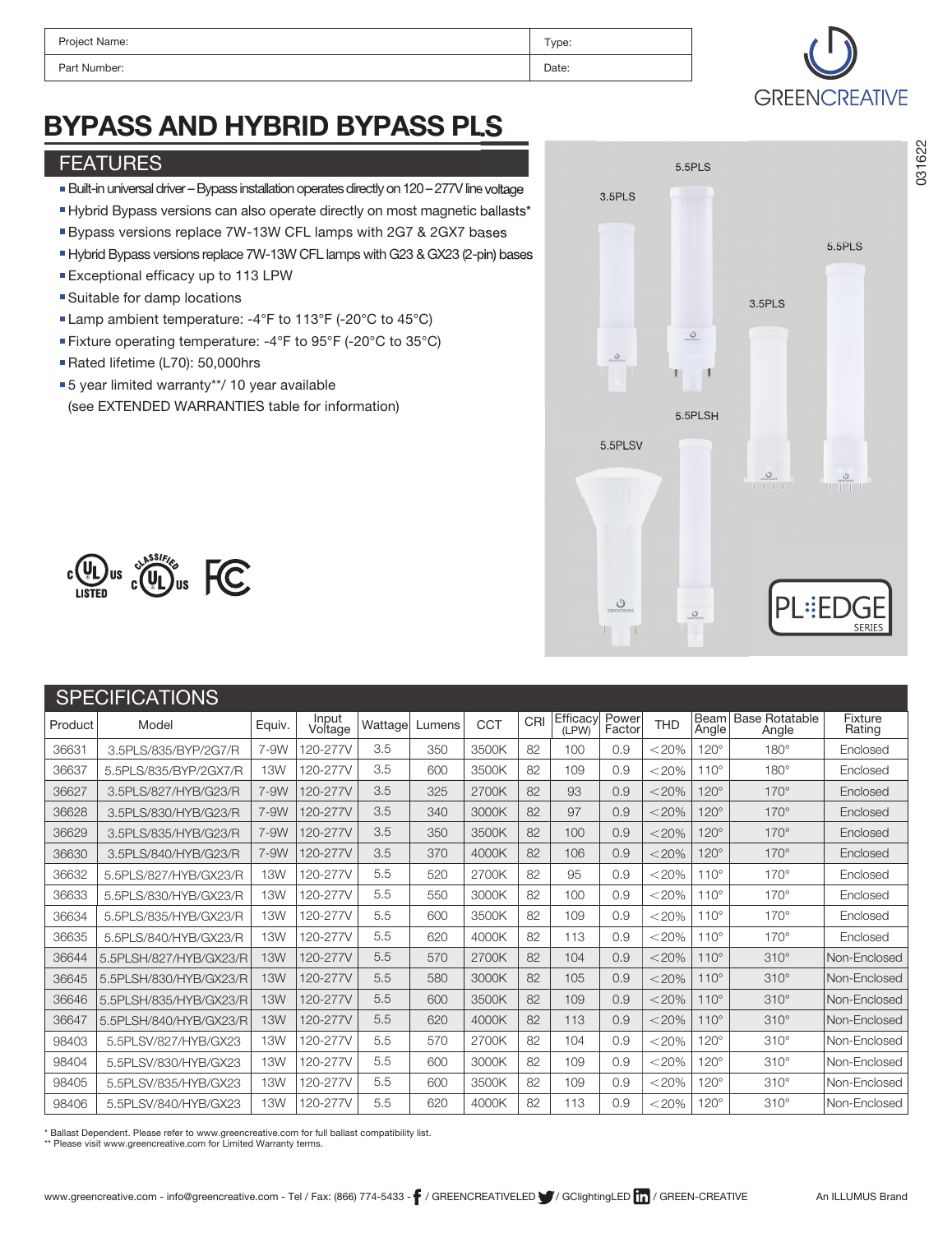

## BYPASS AND HYBRID BYPASS PLS

### DIMENSION & WEIGHT



| Model           | 3.5PLS/xxx/BYP/2G7/R | 5.5PLS/xxx/BYP/2GX7/R |
|-----------------|----------------------|-----------------------|
| Compatible base | 2G7 (4-pin)          | 2GX7 (4-pin)          |
| <b>MOL</b>      | $4 - 3/4"$           | $6 - 9/16"$           |
| Dia             | $1 - 7/16"$          | $1 - 7/16"$           |
| Weight          | $0.06$ lb            | $0.06$ lb             |

Where xxx means 824-965 which indicates CRI and color temperature



| Model           | 3.5PLS/xxx/HYB/G23/R | 5.5PLS/xxx/HYB/GX23/R |
|-----------------|----------------------|-----------------------|
| Compatible base | G23 (2-pin)          | GX23 (2-pin)          |
| <b>MOL</b>      | $5 - 5/16"$          | 7"                    |
| Dia             | $1 - 1/4"$           | $1 - 1/4"$            |
| Weight          | $0.08$ lb            | $0.08$ lb             |

Where xxx means 824-965 which indicates CRI and color temperature



| Model           | 5.5PLSH/xxx/HYB/GX23/RI | 5.5PLSV/xxx/HYB/GX23 |
|-----------------|-------------------------|----------------------|
| Compatible base | GX23 (2-pin)            | GX23 (2-pin)         |
| <b>MOL</b>      | $5 - 1/2"$              | $5 - 1/4"$           |
| Dia             | $1 - 3/8"$              | $2 - 9/16"$          |
| Weight          | $0.15$ lb               | $0.16$ lb            |

Where xxx means 824-965 which indicates CRI and color temperature